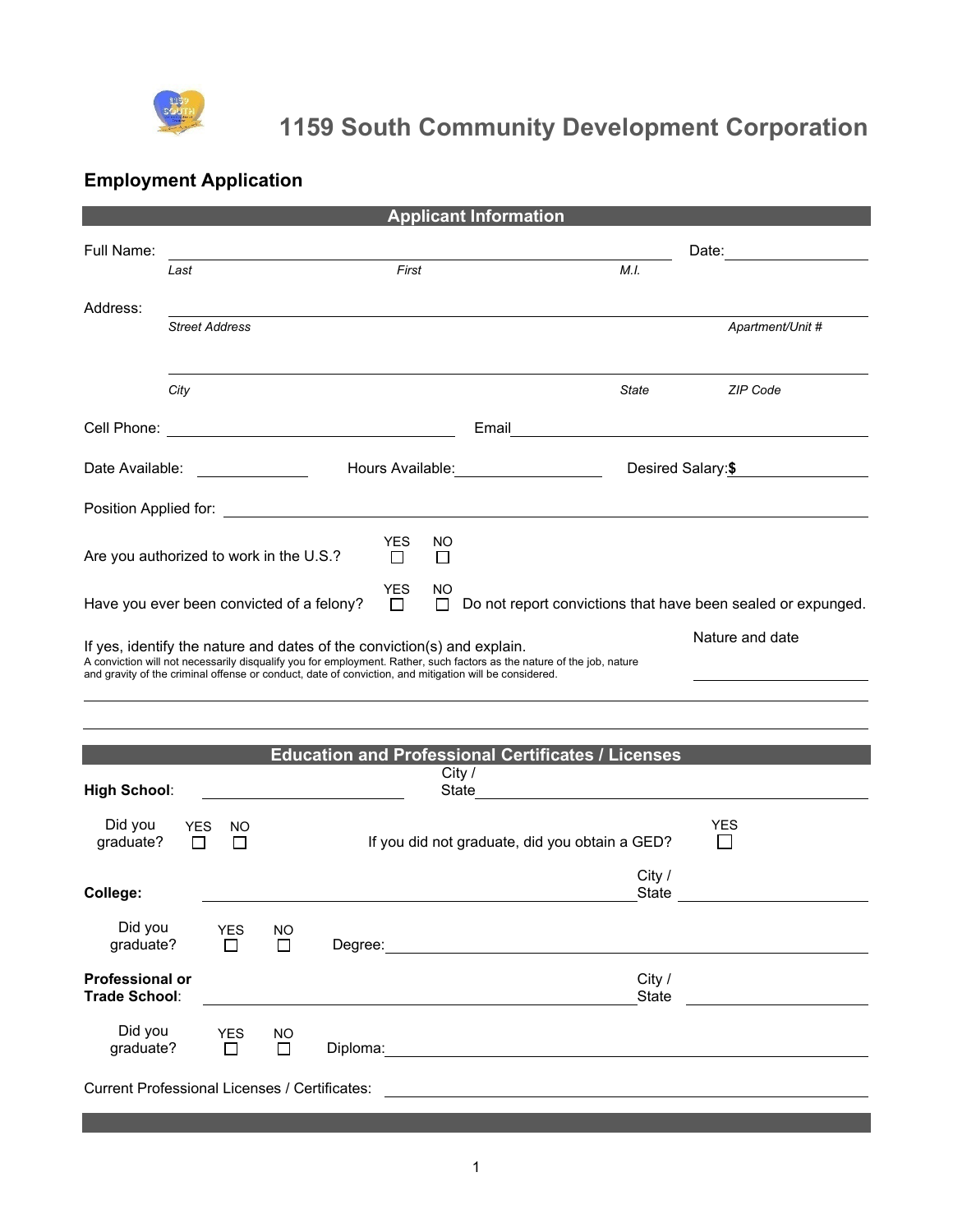#### **Identify Job-Related Skills You Have (Be specific – examples, have remodeled 5 houses in past 5 years, painted 4 houses last year, etc.)**

### **Present and Previous Employment**

|                                                                                                                                                                                                                                                                |                                                                                                                                                                                                                               |                                                                                                                                                                                                                                     |                                                 |                          | To describe additional work experience, attach the following information for each position.                                                                                                                                         |  |
|----------------------------------------------------------------------------------------------------------------------------------------------------------------------------------------------------------------------------------------------------------------|-------------------------------------------------------------------------------------------------------------------------------------------------------------------------------------------------------------------------------|-------------------------------------------------------------------------------------------------------------------------------------------------------------------------------------------------------------------------------------|-------------------------------------------------|--------------------------|-------------------------------------------------------------------------------------------------------------------------------------------------------------------------------------------------------------------------------------|--|
| <b>Present or Most</b><br>Recent Employer: <u>Product of the Contract of the Contract of the Contract of the Contract of the Contract of the Contract of the Contract of the Contract of the Contract of the Contract of the Contract of the Contract of t</u> | Phone: _______________________                                                                                                                                                                                                |                                                                                                                                                                                                                                     |                                                 |                          |                                                                                                                                                                                                                                     |  |
| Address:                                                                                                                                                                                                                                                       |                                                                                                                                                                                                                               |                                                                                                                                                                                                                                     |                                                 |                          | Supervisor: 2000                                                                                                                                                                                                                    |  |
| Job Title:                                                                                                                                                                                                                                                     |                                                                                                                                                                                                                               | Starting Salary: \$                                                                                                                                                                                                                 | Reason for Leaving or                           |                          | Ending Salary:\$                                                                                                                                                                                                                    |  |
| From:                                                                                                                                                                                                                                                          |                                                                                                                                                                                                                               | To:_____________________                                                                                                                                                                                                            |                                                 |                          | Wanting to Leave: Wanting to Leave:                                                                                                                                                                                                 |  |
| May we contact the named supervisor for a reference?                                                                                                                                                                                                           |                                                                                                                                                                                                                               |                                                                                                                                                                                                                                     | <b>YES</b><br>$\Box$                            | NO.<br>$\Box$            |                                                                                                                                                                                                                                     |  |
|                                                                                                                                                                                                                                                                |                                                                                                                                                                                                                               |                                                                                                                                                                                                                                     |                                                 |                          |                                                                                                                                                                                                                                     |  |
| Former<br>Employer:                                                                                                                                                                                                                                            | <u> 1989 - Johann Stoff, deutscher Stoffen und der Stoffen und der Stoffen und der Stoffen und der Stoffen und der</u>                                                                                                        |                                                                                                                                                                                                                                     |                                                 |                          |                                                                                                                                                                                                                                     |  |
| Address:                                                                                                                                                                                                                                                       |                                                                                                                                                                                                                               |                                                                                                                                                                                                                                     |                                                 |                          | Supervisor: Victor Communication Communication                                                                                                                                                                                      |  |
| Job Title:                                                                                                                                                                                                                                                     | <u> 1989 - Johann Barnett, fransk politiker (</u>                                                                                                                                                                             |                                                                                                                                                                                                                                     | Starting Salary: \$                             |                          | Ending Salary: \$                                                                                                                                                                                                                   |  |
| From:                                                                                                                                                                                                                                                          |                                                                                                                                                                                                                               |                                                                                                                                                                                                                                     |                                                 |                          |                                                                                                                                                                                                                                     |  |
| May we contact your previous supervisor for a reference?                                                                                                                                                                                                       |                                                                                                                                                                                                                               |                                                                                                                                                                                                                                     | <b>YES</b><br>$\Box$                            | NO.<br>$\Box$            |                                                                                                                                                                                                                                     |  |
| Former                                                                                                                                                                                                                                                         |                                                                                                                                                                                                                               |                                                                                                                                                                                                                                     |                                                 |                          |                                                                                                                                                                                                                                     |  |
| Employer:                                                                                                                                                                                                                                                      | the control of the control of the control of the control of the control of the control of the control of the control of the control of the control of the control of the control of the control of the control of the control |                                                                                                                                                                                                                                     |                                                 |                          |                                                                                                                                                                                                                                     |  |
| Address:                                                                                                                                                                                                                                                       |                                                                                                                                                                                                                               |                                                                                                                                                                                                                                     |                                                 | $\overline{\phantom{a}}$ | Supervisor: 2000                                                                                                                                                                                                                    |  |
| Job Title:                                                                                                                                                                                                                                                     | <u> 1980 - Johann Barnett, fransk politik (</u>                                                                                                                                                                               |                                                                                                                                                                                                                                     | Starting Salary: \$                             |                          | Ending Salary:\$                                                                                                                                                                                                                    |  |
| From:                                                                                                                                                                                                                                                          |                                                                                                                                                                                                                               | <b>To:</b> the contract of the contract of the contract of the contract of the contract of the contract of the contract of the contract of the contract of the contract of the contract of the contract of the contract of the cont |                                                 |                          | Reason for Leaving: <b>Example 20</b> and the set of the set of the set of the set of the set of the set of the set of the set of the set of the set of the set of the set of the set of the set of the set of the set of the set o |  |
| May we contact your previous supervisor for a reference?                                                                                                                                                                                                       |                                                                                                                                                                                                                               |                                                                                                                                                                                                                                     | <b>YES</b><br>$\Box$                            | NO.<br>$\Box$            |                                                                                                                                                                                                                                     |  |
|                                                                                                                                                                                                                                                                |                                                                                                                                                                                                                               | <b>Explain Any Gaps in Work History</b>                                                                                                                                                                                             |                                                 |                          |                                                                                                                                                                                                                                     |  |
| From:                                                                                                                                                                                                                                                          |                                                                                                                                                                                                                               |                                                                                                                                                                                                                                     |                                                 |                          | Reason for Gap: <u>__________________________</u>                                                                                                                                                                                   |  |
| From:                                                                                                                                                                                                                                                          |                                                                                                                                                                                                                               |                                                                                                                                                                                                                                     | Reason for Gap: <u>________________________</u> |                          |                                                                                                                                                                                                                                     |  |
| From:                                                                                                                                                                                                                                                          | To:                                                                                                                                                                                                                           | Reason for Gap:                                                                                                                                                                                                                     |                                                 |                          |                                                                                                                                                                                                                                     |  |